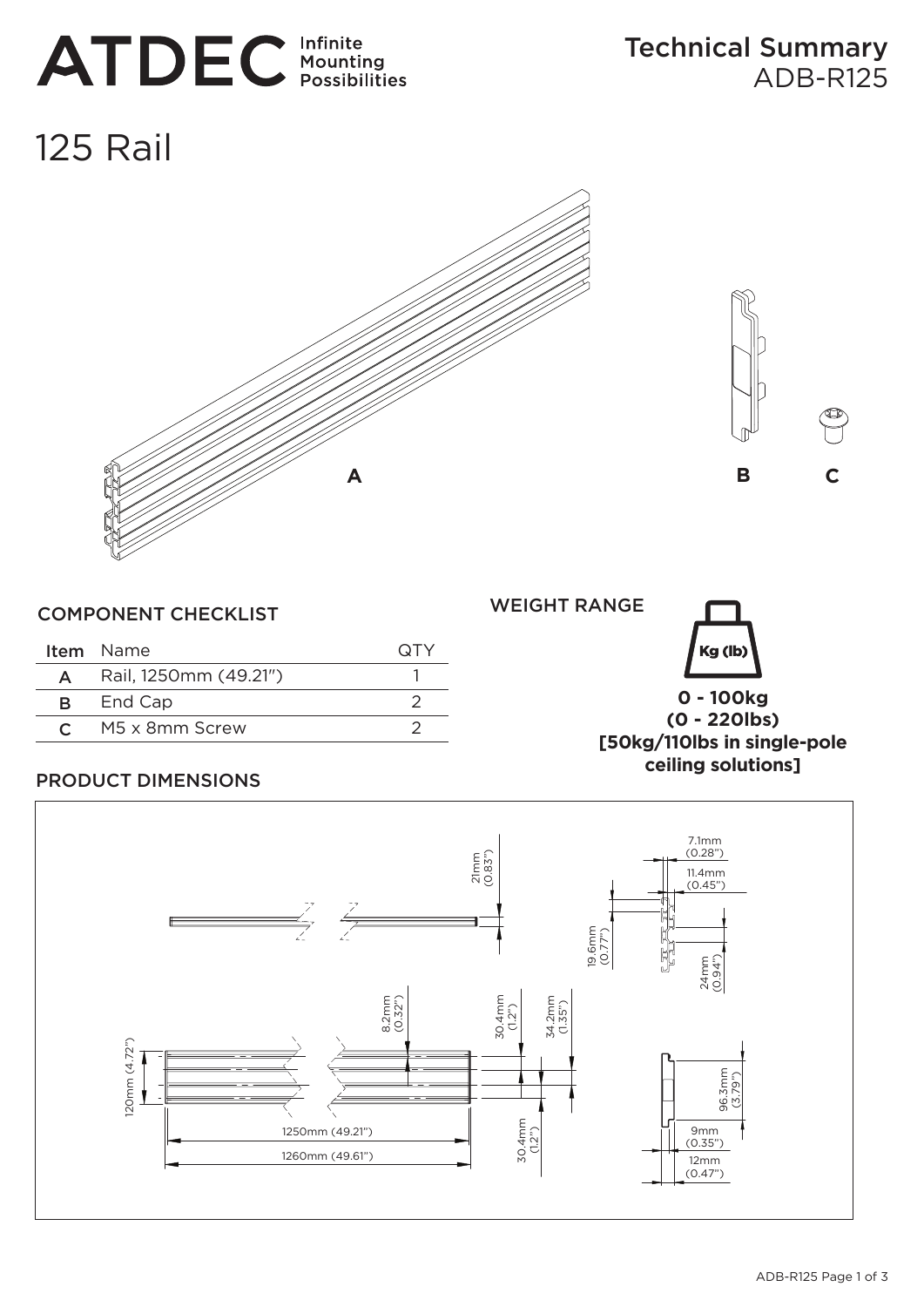# **INSTALLATION SAFETY INSTRUCTIONS**



## **CAUTION: THIS MOUNT IS INTENDED FOR USE ONLY UP TO THE MAXIMUM WEIGHTS INDICATED. USE WITH DISPLAYS HEAVIER THAN THE MAXIMUM INDICATED MAY RESULT IN INSTABILITY OR FAILURE CAUSING POSSIBLE INJURY, DEATH OR DAMAGE TO EQUIPMENT.**

Do not attempt to install this product until all instructions and warnings have been read and properly understood. If you have any questions regarding any of the instructions or warnings, please contact Atdec customer service.

Please keep this information for future reference.

Please check carefully to make sure there are no missing or defective parts - defective parts must never be used. Never operate this mounting system if it is damaged. Return the mounting system to a service centre for examination and repair.

Atdec, its distributors and dealers are not liable or responsible for damage or injury caused by improper installation, improper use or failure to observe these safety instructions. Use this mounting system only for its intended use as described in these instructions. Do not use attachments not recommended by the manufacturer.

In such cases, all guarantees will expire.

#### **GENERAL**

This product should only be installed by someone of good mechanical aptitude, who has experience with basic building construction, and fully understands these instructions. Atdec recommends that a professional AV installer or other suitably qualified person install this product. Great care must always be taken during installation as most AV equipment is of a fragile nature, possibly heavy and easily damaged if dropped. Always use an assistant or mechanical lifting device to safely lift and position equipment.

If you do not fully understand the instructions or are not sure how to install this product safely, then please consult a professional for advice and/or to install this product for you. Failure to mount this product correctly may cause serious injury or death both during installation and at any time thereafter.

Do not mount any AV equipment that exceeds the specific weight limit of the product you are installing.

#### **PRODUCT LOCATION**

Please pay careful attention to where this product is located. Check load capacity of wall prior to installation as some mounting surfaces (including walls, ceilings, horizontal surfaces) are not suitable for installation. Failure to provide adequate structural strength for this component can result in serious personal injury or damage to equipment! It is the installer's responsibility to make sure the structure to which this component is attached can support five times the combined weight of all equipment. Reinforce the structure as required before installing the component. Installing on drywall boards alone will not support the weight of most AV equipment. If you install this product on drywall it must be securely fixed to a wooden stud, concrete block or other permanent structure behind the drywall board.

Designed for indoor use, this mount is suitable for public or home installation. If located in a public or frequently populated area ensure that the product is out of the immediate reach of people. If any AV equipment is to be suspended over the likely path or location of people then great care should be taken to secure all parts of the installation from falling.

When drilling holes in walls it is essential to avoid contact with electrical cables and water or gas pipes contained within. Use of a good quality live wire detector and hidden object locator is therefore recommended. Only drill into structures when you are sure it is safe to do so.

#### **FIXING HARDWARE**

The installer must be satisfied that any supplied fixing hardware is suitable for each specific installation. If any fixing screws or included hardware are deemed not sufficient for a safe installation then please consult a professional or your local hardware store.

It is highly recommended that all wall fixing screws be used where supplied and that the purpose of all other fixing hardware is fully understood. In some cases more AV equipment fixing hardware will be supplied to accommodate different models of equipment and set up configurations.

### **HAZARD LIMITATION**

When routing cables take advantage of any built in cable management features that the product might provide and ensure that all cables are tidy and secure. Check to see that any moving aspect of product can do so unhindered by any cabling. Some products have moving parts and the potential to cause injury through the crushing or trapping of fingers or other body parts.

Particular attention to the nature of moving parts is required especially when assembling, installing and adjusting during set up. Immediately after installations double-check that the work done is safe and secure. Double-check all necessary fixings are present and are of ample tightness.

Tighten screws so adaptor brackets are firmly attached. Do not tighten with excessive force. Overtightening can cause stress damage to screws, greatly reducing their holding power and possibly causing screw heads to become detached. Tighten to 4.5N/m or 40 in-lb maximum torque.

Correct length screws must be used. If screws don't get three complete turns in the screen inserts or if screws bottom out and bracket is still not tightly secured, damage may occur to screen or product may fail.

It is recommended that periodic inspections of the product and its fixing points are made to ensure that safety is maintained. If in doubt consult a professional AV installer or other suitably qualified person.